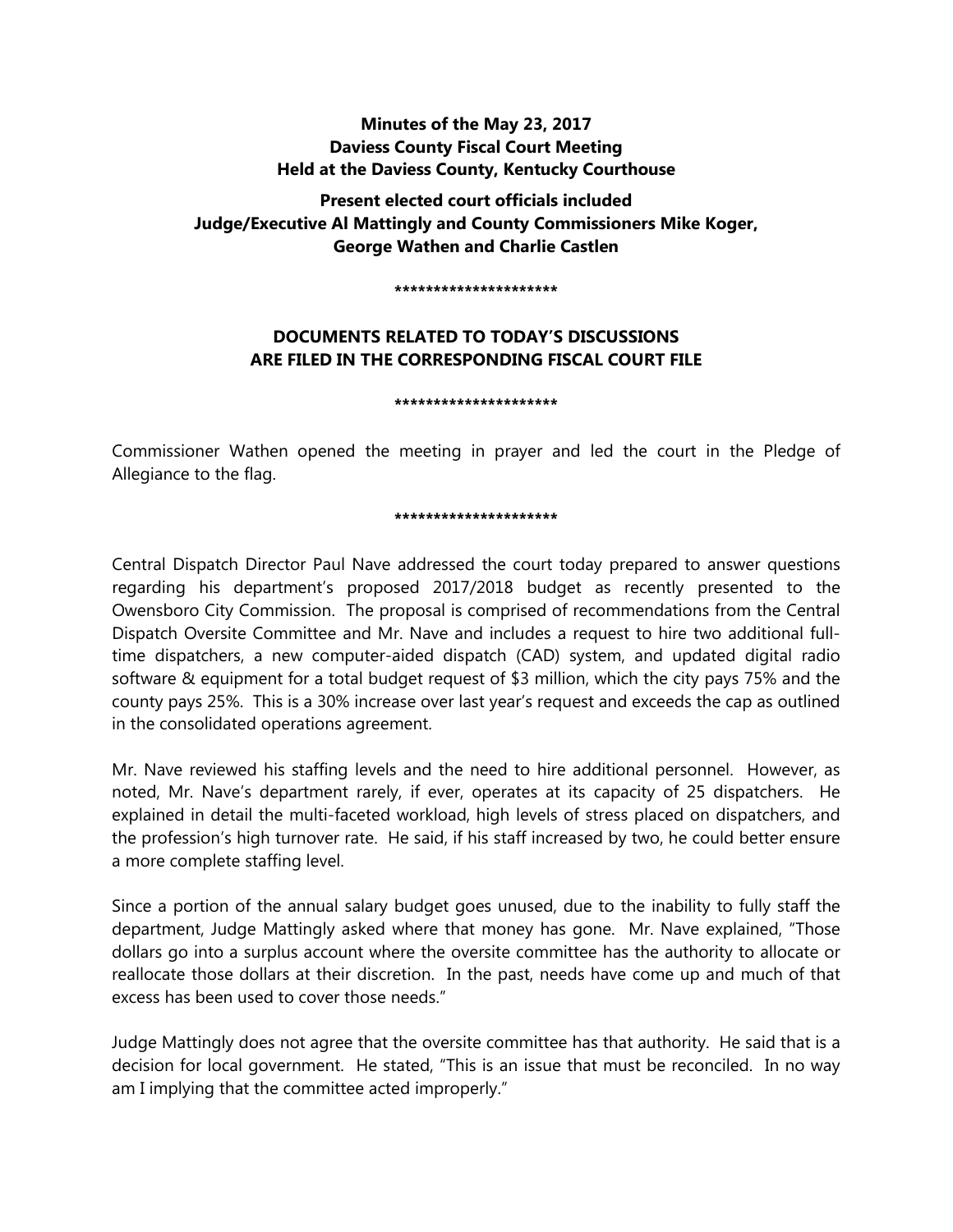As the current system is out of date and a new system will be a one-time cost, Judge Mattingly supports the CAD upgrade and related equipment. He does not support the radio costs in this year's budget, but suggested it to be placed in next year's proposal. He added, "I will strongly recommend to the oversite committee to look closely at the salaries for dispatchers and if necessary, to consider increasing the rate in an effort to improve employee retention."

### **\*\*\*\*\*\*\*\*\*\*\*\*\*\*\*\*\*\*\*\*\***

County Treasurer Jim Hendrix presented the Treasurer's Report for April 2017.

## **\*\*\*\*\*\*\*\*\*\*\*\*\*\*\*\*\*\*\*\*\***

Minutes of the May 4, 2017 meeting were submitted to fiscal court members for review prior to today's meeting and on a motion of Commissioner Koger, seconded by Commissioner Castlen with all the Court concurring said Minutes were approved and signed.

## **\*\*\*\*\*\*\*\*\*\*\*\*\*\*\*\*\*\*\*\*\***

**By a motion of Commissioner Wathen, seconded by Commissioner Castlen,** the court considered for approval all Claims for all Departments.

**Without further discussion, Judge/Executive Mattingly called for a vote on the motion. All members of the court voted in favor; motion passed.** 

## **\*\*\*\*\*\*\*\*\*\*\*\*\*\*\*\*\*\*\*\*\***

**By a motion of Commissioner Wathen, seconded by Commissioner Koger,** the court considered for approval the Parks Facility/Special Event Rental Agreement with the International Bluegrass Music Museum regarding ROMP.

**Without further discussion, Judge/Executive Mattingly called for a vote on the motion. All members of the court voted in favor; motion passed.** 

## **\*\*\*\*\*\*\*\*\*\*\*\*\*\*\*\*\*\*\*\*\***

**By a motion of Commissioner Koger, seconded by Commissioner Castlen,** the court considered for approval Lease Agreement with Matthew Schneider for a 72.28-acre tract of land located at 7740 Highway 2830 for the Operation of a Gun Club effective 6/1/2017.

Purchasing Agent Jordon Johnson noted that the court originally offered a lease agreement to one of the two vendors who responded to our request for proposal. Unfortunately, that deal fell through and the lease was never executed. Before you today is the lease agreement with the other respondent.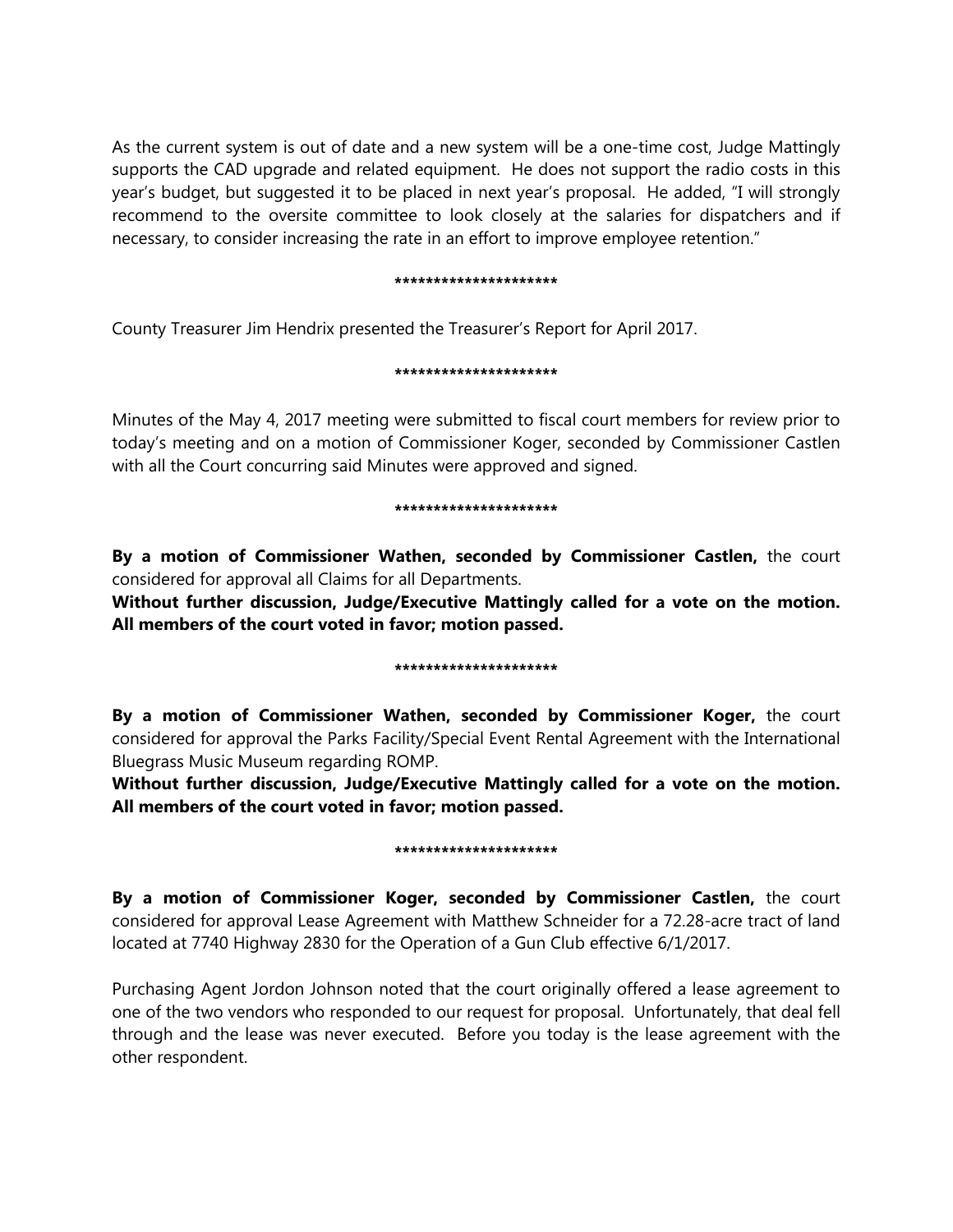**Without further discussion, Judge/Executive Mattingly called for a vote on the motion. All members of the court voted in favor; motion passed.** 

#### **\*\*\*\*\*\*\*\*\*\*\*\*\*\*\*\*\*\*\*\*\***

**By a motion of Commissioner Wathen, seconded by Commissioner Castlen,** the court considered for approval **Resolution 11-2017** regarding CDBG application for Friendly Park Village.

**Without further discussion, Judge/Executive Mattingly called for a vote on the motion. All members of the court voted in favor; motion passed.** 

#### **\*\*\*\*\*\*\*\*\*\*\*\*\*\*\*\*\*\*\*\*\***

**By a motion of Commissioner Wathen, seconded by Commissioner Castlen,** the court considered for approval to Purchase an Excavator: DPW, per the State Master Agreement. **Without further discussion, Judge/Executive Mattingly called for a vote on the motion. All members of the court voted in favor; motion passed.** 

#### **\*\*\*\*\*\*\*\*\*\*\*\*\*\*\*\*\*\*\*\*\***

**By a motion of Commissioner Koger, seconded by Commissioner Castlen,** the court considered for approval Purchase Salt Spreader Stands; DPW, from Impco for \$13,470. **Without further discussion, Judge/Executive Mattingly called for a vote on the motion. All members of the court voted in favor; motion passed.** 

#### **\*\*\*\*\*\*\*\*\*\*\*\*\*\*\*\*\*\*\*\*\***

**By a motion of Commissioner Koger, seconded by Commissioner Castlen,** the court considered for approval to Award **Bid No. 08-2017:** Whitesville Repeater Project to ERS-OCI for \$21,024.

**Without further discussion, Judge/Executive Mattingly called for a vote on the motion. All members of the court voted in favor; motion passed.** 

#### **\*\*\*\*\*\*\*\*\*\*\*\*\*\*\*\*\*\*\*\*\***

**By a motion of Commissioner Wathen, seconded by Commissioner Castlen,** the court considered for approval to Award **Bid No. 18-2017:** New Truck Weighing Scales; LF to Premiere Scales for \$59,800.

**Without further discussion, Judge/Executive Mattingly called for a vote on the motion. All members of the court voted in favor; motion passed.** 

**\*\*\*\*\*\*\*\*\*\*\*\*\*\*\*\*\*\*\*\*\***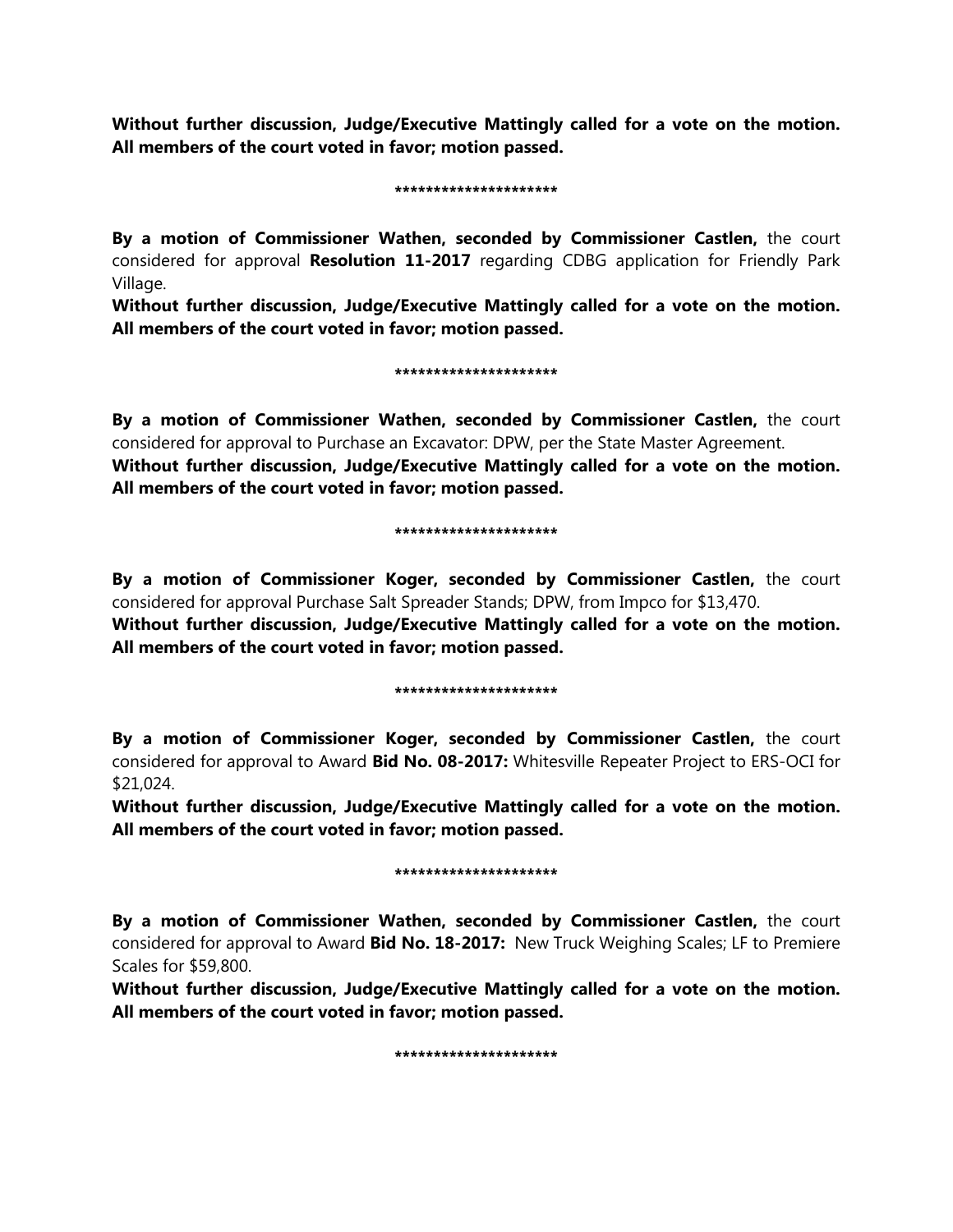**By a motion of Commissioner Castlen, seconded by Commissioner Wathen,** the court considered for approval to Award **Bid No. 19-2017:** Relocation of Sheriff's Office Radio Equipment; FC to Ohio Valley Two-Way Radio for \$17,820.

**Without further discussion, Judge/Executive Mattingly called for a vote on the motion. All members of the court voted in favor; motion passed.** 

#### **\*\*\*\*\*\*\*\*\*\*\*\*\*\*\*\*\*\*\*\*\***

**By a motion of Commissioner Wathen, seconded by Commissioner Castlen,** the court considered for approval Hire Casey D. Owens as a Building and Grounds Tech at the Judicial Center effective 6/5/2017.

**Without further discussion, Judge/Executive Mattingly called for a vote on the motion. All members of the court voted in favor, except Commissioner Koger as he abstained; motion passed.** 

#### **\*\*\*\*\*\*\*\*\*\*\*\*\*\*\*\*\*\*\*\*\***

**By a motion of Commissioner Wathen, seconded by Commissioner Castlen,** the court considered for approval to Hire Brandon Adams as a seasonal Park Attendant at Panther Creek Park effective upon successful completion of pre-employment screenings.

**Without further discussion, Judge/Executive Mattingly called for a vote on the motion. All members of the court voted in favor; motion passed.** 

#### **\*\*\*\*\*\*\*\*\*\*\*\*\*\*\*\*\*\*\*\*\***

**By a motion of Commissioner Wathen, seconded by Commissioner Castlen,** the court considered for approval to Hire James R. Goetz as a DPW summer laborer effective upon successful completion of pre-employment screenings.

**Without further discussion, Judge/Executive Mattingly called for a vote on the motion. All members of the court voted in favor; motion passed.** 

#### **\*\*\*\*\*\*\*\*\*\*\*\*\*\*\*\*\*\*\*\*\***

**By a motion of Commissioner Castlen, seconded by Commissioner Wathen,** the court considered for approval to Transfer Daniel Thurman from a SW Truck Driver to a Service Tech.; DPW effective 5/29/2017.

**Without further discussion, Judge/Executive Mattingly called for a vote on the motion. All members of the court voted in favor; motion passed.** 

#### **\*\*\*\*\*\*\*\*\*\*\*\*\*\*\*\*\*\*\*\*\***

**By a motion of Commissioner Wathen, seconded by Commissioner Koger,** the court considered for approval to Appoint Danny Richeson (15-2017) to the **OMPC Building Code Appeals Board** - TERM: 05/06/2017 – 05/06/2021.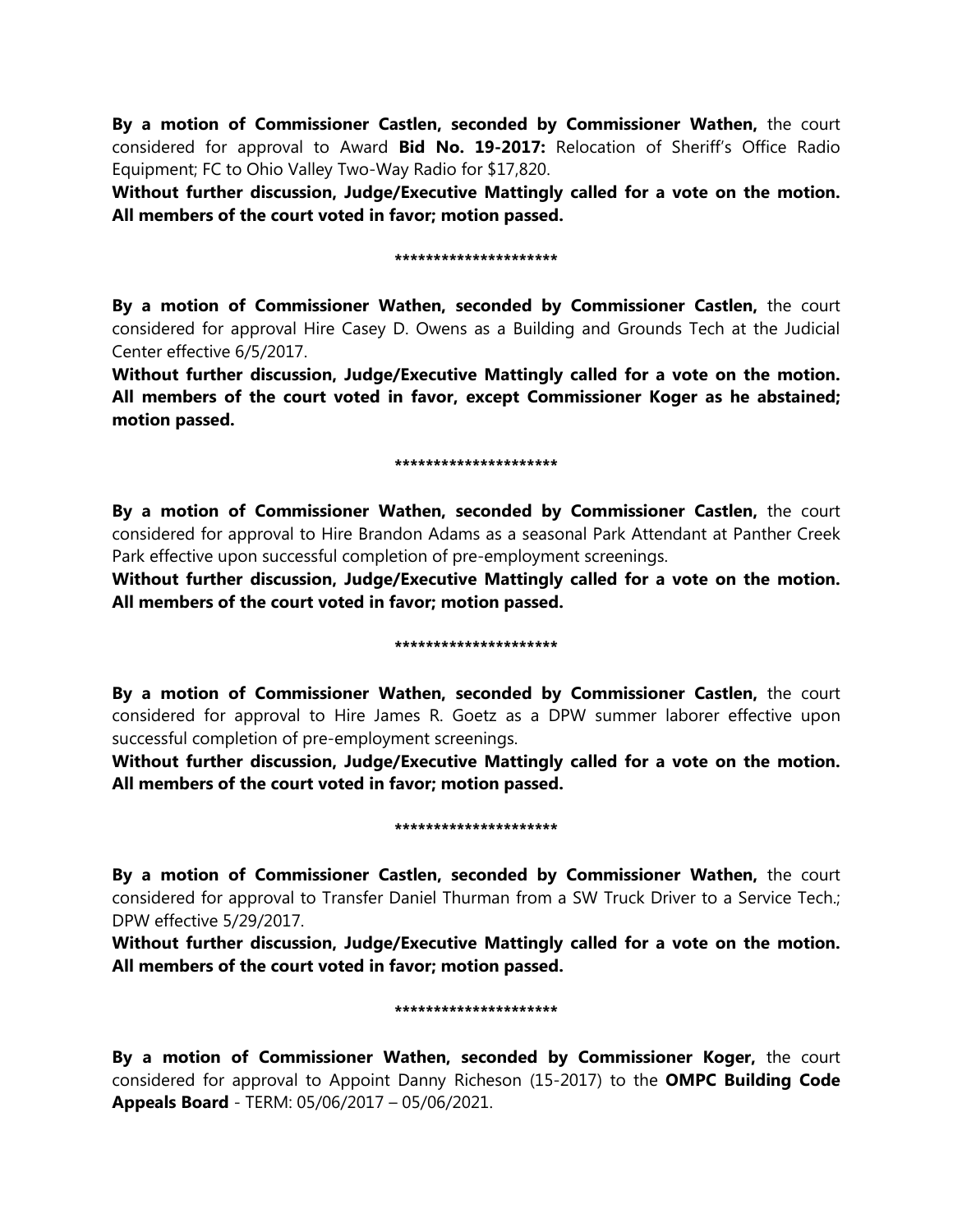**Without further discussion, Judge/Executive Mattingly called for a vote on the motion. All members of the court voted in favor; motion passed.** 

#### **\*\*\*\*\*\*\*\*\*\*\*\*\*\*\*\*\*\*\*\*\***

**By a motion of Commissioner Koger, seconded by Commissioner Castlen,** the court considered for approval to Appoint Ted Lolley to the **OMPC Building Code Appeals Board** - TERM: 05/06/2017 – 05/06/2021.

**Without further discussion, Judge/Executive Mattingly called for a vote on the motion. All members of the court voted in favor; motion passed.** 

#### **\*\*\*\*\*\*\*\*\*\*\*\*\*\*\*\*\*\*\*\*\***

**By a motion of Commissioner Koger, seconded by Commissioner Castlen,** the court considered for approval to Appoint Barry Smith to the **MCA Board** - TERM: 05/19/2017 – 05/19/2021.

**Without further discussion, Judge/Executive Mattingly called for a vote on the motion. All members of the court voted in favor; motion passed.** 

#### **\*\*\*\*\*\*\*\*\*\*\*\*\*\*\*\*\*\*\*\*\***

**By a motion of Commissioner Koger, seconded by Commissioner Castlen,** the court considered for approval to Appoint David Johnson (18-2017) to the **RWRA Board** - TERM: 07/01/2017 – 07/01/2021.

**Without further discussion, Judge/Executive Mattingly called for a vote on the motion. All members of the court voted in favor; motion passed.** 

#### **\*\*\*\*\*\*\*\*\*\*\*\*\*\*\*\*\*\*\*\*\***

**By a motion of Commissioner Koger, seconded by Commissioner Wathen,** the court considered for approval the **Second Reading of KOC A.92 (2017); 04-2017** – 2017/2018 Daviess Co. Fiscal Court Budget.

## **Comments:**

No comments received.

**Without further discussion, Judge/Executive Mattingly called for a vote on the motion. All members of the court voted in favor; motion passed.** 

#### **\*\*\*\*\*\*\*\*\*\*\*\*\*\*\*\*\*\*\*\*\***

Read in summary, the **First Reading of KOC 921.671 (2017); 6-2017** - An Ordinance Amending Text in Articles 3, 5, 7, 8 and 14 of the Owensboro Metropolitan Zoning Ordinance.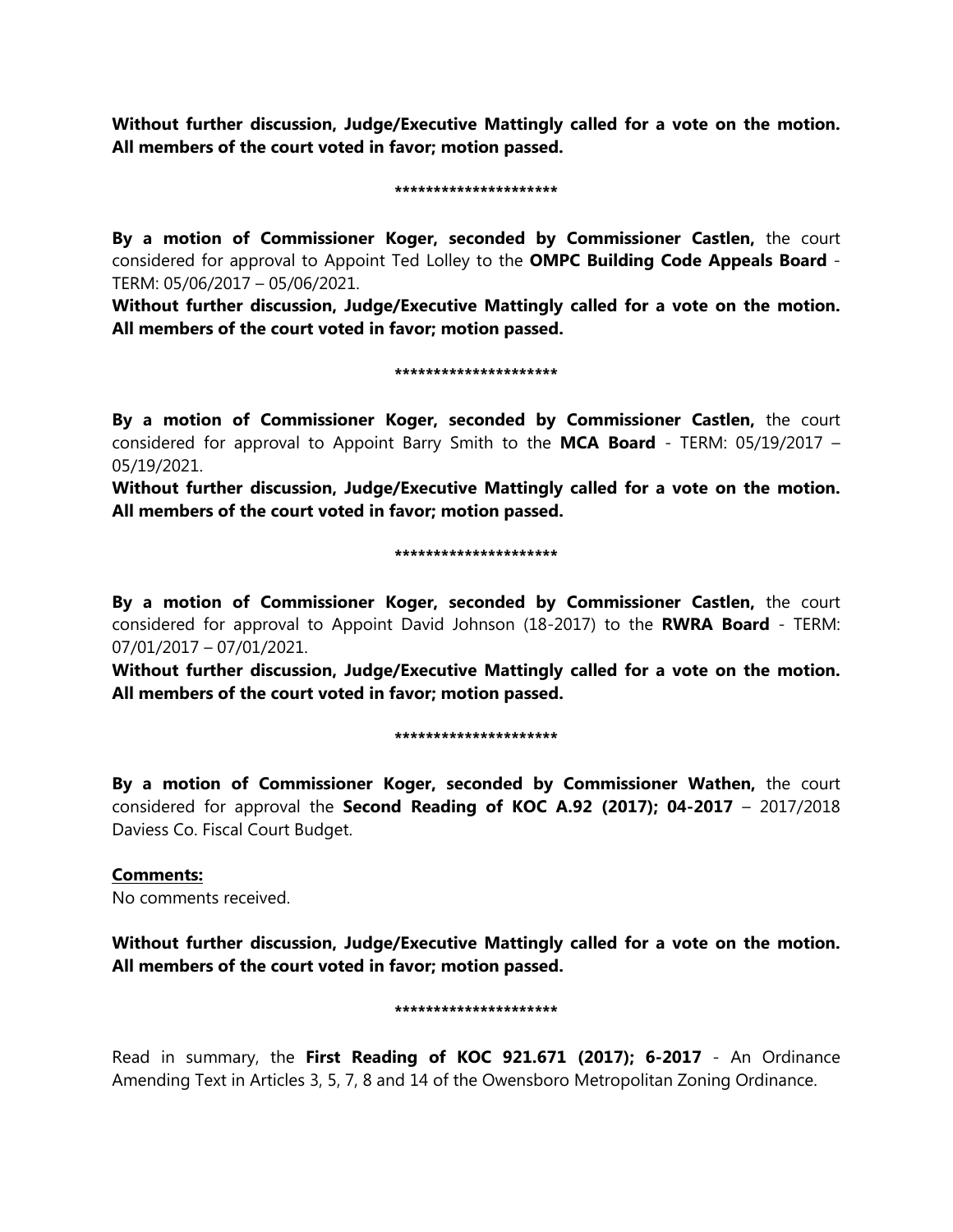## **Comments:**

Commissioner Wathen asked, "In article 5, what is the application fee, who is the Zoning Administrator, and what is the appeal process?"

OMPC Executive Director Brian Howard replied, "\$75 in residential and \$150 in professional, industrial or commercial. The Zoning Administrator is Matt Warren. An appeal would go through the OMPC Board of Adjustment and if a resolution was not reached, the Circuit Court would be the next step for an appeal."

Commissioner Wathen stated, "I am concerned about the encroachment permit where once approved, he/she must start within 30 days of that approval and complete the work no more than 180 days following approval. That appears to me to be too restrictive."

Mr. Howard added that it also allows the zoning administrator to grant one or more time extensions. The issue exits when someone obtains an approval, but does not begin work for two or more years and still expects to use that approval. He stated, "As long as they are actively pursuing it, there should not be an issue."

Commissioner Wathen asked if an approval could be revoked.

County Attorney Claud Porter stated, "If a permit is revoked, that revocation must be recorded in the county clerk's office so there is a notice of said revocation. The intent of this is to provide proof of a permitted easement encroachment and when revoked, that the easement permit is no longer permitted."

Commissioner Wathen asked, "What if a pool is constructed on an easement?"

Attorney Porter stated, "It is unlikely such a permit would ever be approved."

Commissioner Wathen said, "It specifically talks about swimming pools in here."

Attorney Porter stated, "Swimming pools were not included in the original ordinance and it is being included and added because in order to construct the pool, an encroachment permit may be necessary for a component of that pool, but not for the pool itself."

"My questions is if I built a building and/or installed a fence and obtained an encroachment permit, can someone come in and tell me I had to remove the building or fence even though I have the necessary permit(s)", asked Commissioner Wathen.

Yes, that is a possibility, but again, Attorney Porter noted that structures, such as permanent buildings or pools, will not likely ever be granted an encroachment permit. That is not the intent of this ordinance. As he explained, it is to allow for non-permanent buildings (buildings without foundations), sidewalks, underground pipes or lines and other non-permanent structures.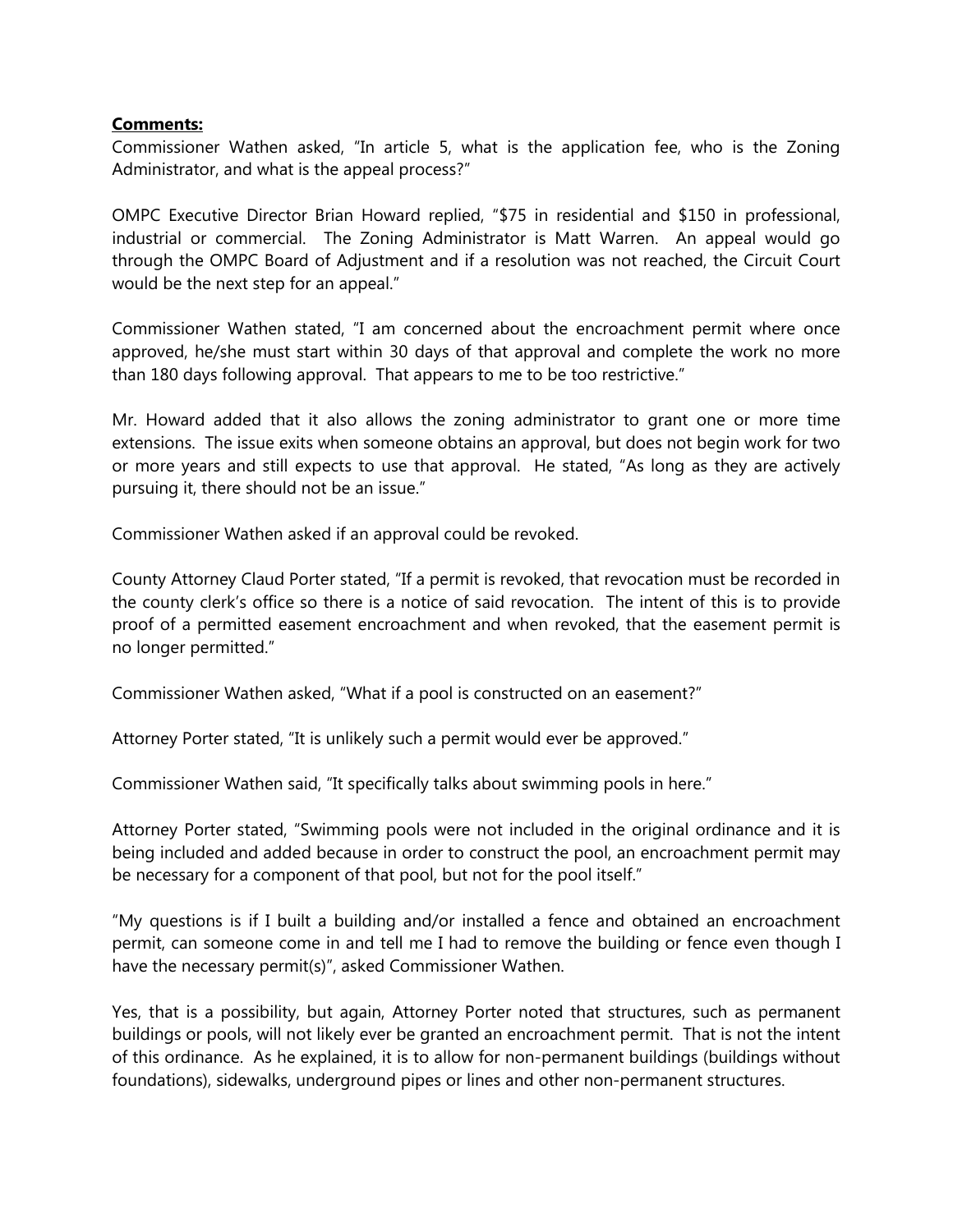Judge Mattingly asked, "What has been done in the past in situations where structures or fencing along an easement needed to be removed"

Mr. Howard replied, "As this has never been something OMPC permitted, I assume the structure owner would be asked to remove it or it would be removed by the right-of-way deed holder."

Attorney Porter stated, "That is the reason why this issue is being recommended for the ordinance. There was a situation where a fence was constructed atop a utility easement and when that utility needed to access the land, the court told them that they could not force the fence removal as no provision is in place that grants them that authority."

Judge Mattingly is cautious of adding this to the ordinance as it may make utilities less careful with current structures or fences already in place and less likely to be able to hold the utility company less liable for potential property damaged due to it being located on that easement.

Attorney Porter stated, "Due to the lack of provisions regarding this matter, I thought that was the reason the court encouraged such a provision. Under this, at least the structure owner has recourse, where now they do not."

Judge Mattingly explained that early this month, OMPC considered these modifications. He stated, "My goal is to have the same ordinance and same set of rules to go by regarding this as the City of Owensboro. They have yet to have this issue brought before their commission. Right now, I too have considerable concerns, as does Commissioner Wathen. I am recommending that we remove article 5 from this proposed ordinance for now."

Commissioner Wathen stated, "I also have concerns regarding Articles 8 and 14. Judge Mattingly said we can address concerns in Article 14 now, but encouraged him to get with Mr. Howard before our next meeting to discuss those issues and if Article 8 needs to be removed, we can do that at the next meeting.

Regarding Article 14, Commissioner Wathen asked why microbrewer-distilleries are limited to 5,000 square feet.

Mr. Howard replied, "This type of operation is more akin to a small restaurant and should be allowed in areas where restaurants would be located; keeping the alcohol production portion of the facility at or less than 5,000 square feet keeps it more related to a restaurant setting and less like a bottling facility."

Commissioner Wathen is also concerned with the list in Article 14, which includes farm equipment and motor homes. He stated, "Those should not be in this list."

Mr. Howard stated, "There is an exemption in Article 13 of the zoning ordinance that exempts the full paving requirement for large agricultural equipment, large industrial equipment, and manufactured homes. However, motor homes are not exempt and are currently required to be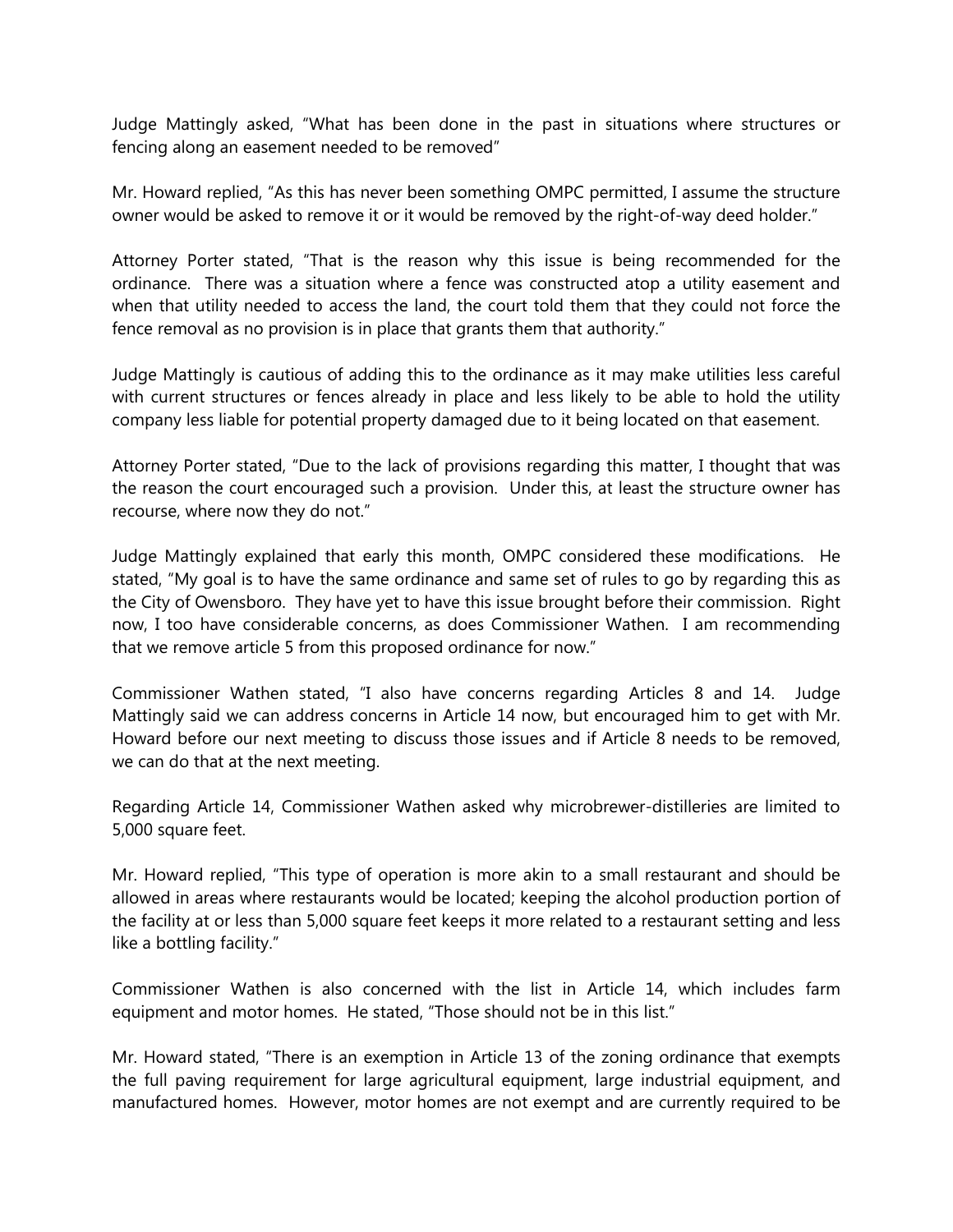on a paved surface. He also noted that in the situation where a retailer of motor homes has units stored, such as in a back lot storage area, those do not fall into this category. If that retailer has units on display for sale, those do fall under this provision. There is a distinct difference between outdoor storage and outdoor display and those are defined."

Commissioner Wathen does not agree with a regulation that requires these items to be on paved areas.

Commissioner Koger agreed. He stated, "A paved surface would make it harder to load these portable sheds such as the retailer on East Parrish Ave. He has his sheds displayed on a grassy area and instead of constantly damaging asphalt with a forklift that digs into the ground; he prevents that by displaying the sheds on the ground. I can also see issues relative to carports too."

Attorney Porter stated, "There is a difference between outdoor storage and outdoor display. Only the display requires pavement. The unit picked up by the customer does not require pavement.

Mr. Howard noted that these changes are simply putting in writing what we have done in the past 20 or so years.

Commissioner Wathen said he will get with Mr. Howard soon to review in detail the questions and concerns he has with the ordinance.

**By a motion of Commissioner Wathen, seconded by Commissioner Koger,** the court considered for approval to amend the aforementioned ordinance by removing Article 5. **Without further discussion, Judge/Executive Mattingly called for a vote on the motion. All members of the court voted in favor; motion passed.** 

#### **\*\*\*\*\*\*\*\*\*\*\*\*\*\*\*\*\*\*\*\*\***

Read in summary, the **First Reading of KOC 411.2 (2017); 5-2017** - An Ordinance Amending KOC 411.1 (2013); Section 8, Article I, Section 3-8 of the Code of Ordinances of the County of Daviess to Expand the Sale of Alcoholic Beverages on Sundays and adding Section 9 Requiring Responsible Beverage Service Training.

## **Comments:**

Judge Mattingly explained that this ordinance mirrors the city's recently passed ordinance and will place those retailers of alcoholic beverages outside of the city limits on a more level playing field with those inside the city limits.

Judge Mattingly and Commissioner Wathen fail to see the benefit to retailers in total as research proves little to no benefit to retailers resulting from allowing this extra day to operate.